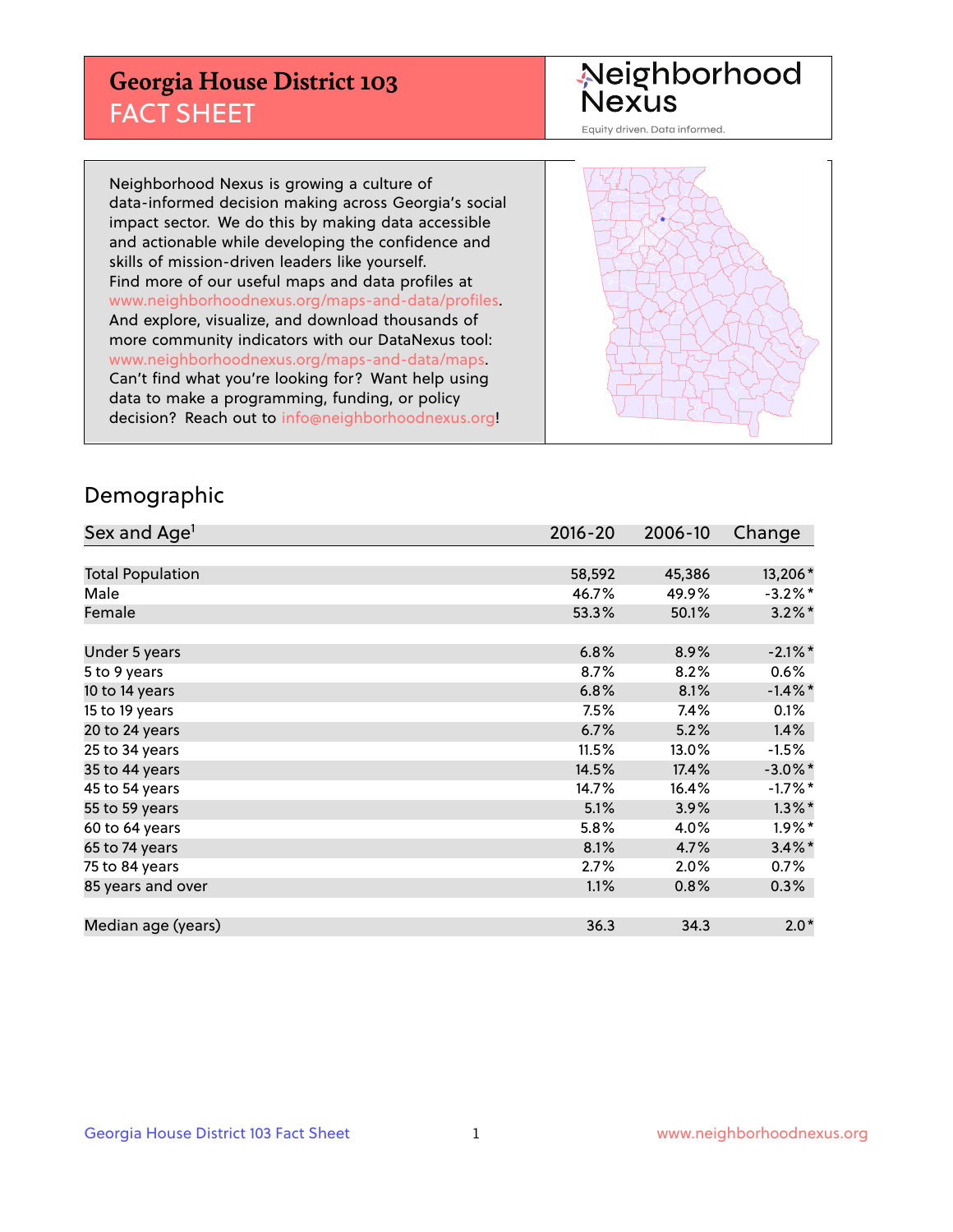## Demographic, continued...

| Race <sup>2</sup>                                            | $2016 - 20$ | 2006-10 | Change      |
|--------------------------------------------------------------|-------------|---------|-------------|
| Total population                                             | 58,592      | 45,386  | 13,206*     |
| One race                                                     | 94.1%       | 98.8%   | $-4.6\%$ *  |
| White                                                        | 61.9%       | 70.6%   | $-8.7\%$ *  |
| <b>Black or African American</b>                             | 16.3%       | 12.5%   | $3.8\%$ *   |
| American Indian and Alaska Native                            | 0.1%        | 0.2%    | $-0.0%$     |
| Asian                                                        | 10.6%       | 9.3%    | 1.3%        |
| Native Hawaiian and Other Pacific Islander                   | 0.0%        | 0.0%    | 0.0%        |
| Some other race                                              | 5.2%        | 6.2%    | $-0.9%$     |
| Two or more races                                            | 5.9%        | 1.2%    | 4.6%*       |
| Race alone or in combination with other race(s) <sup>3</sup> | $2016 - 20$ | 2006-10 | Change      |
|                                                              |             |         |             |
| Total population                                             | 58,592      | 45,386  | 13,206*     |
| White                                                        | 67.3%       | 71.8%   | $-4.4\%$ *  |
| <b>Black or African American</b>                             | 17.9%       | 13.1%   | 4.8%*       |
| American Indian and Alaska Native                            | 0.3%        | 0.4%    | $-0.0%$     |
| Asian                                                        | 11.6%       | 9.7%    | 1.8%        |
| Native Hawaiian and Other Pacific Islander                   | 0.1%        | 0.0%    | 0.0%        |
| Some other race                                              | 8.7%        | 6.3%    | 2.3%        |
|                                                              |             |         |             |
| Hispanic or Latino and Race <sup>4</sup>                     | $2016 - 20$ | 2006-10 | Change      |
| Total population                                             | 58,592      | 45,386  | 13,206*     |
| Hispanic or Latino (of any race)                             | 17.5%       | 16.6%   | 0.9%        |
| Not Hispanic or Latino                                       | 82.5%       | 83.4%   | $-0.9%$     |
| White alone                                                  | 53.3%       | 60.6%   | $-7.3\%$ *  |
| Black or African American alone                              | 15.6%       | 12.1%   | $3.5\%$ *   |
| American Indian and Alaska Native alone                      | 0.1%        | 0.1%    | $-0.0%$     |
| Asian alone                                                  | 10.6%       | 9.3%    | 1.3%        |
| Native Hawaiian and Other Pacific Islander alone             | 0.0%        | 0.0%    | 0.0%        |
| Some other race alone                                        | 0.1%        | 0.2%    | $-0.2%$     |
| Two or more races                                            | 2.9%        | 1.1%    | $1.8\%$ *   |
| U.S. Citizenship Status <sup>5</sup>                         | $2016 - 20$ | 2006-10 | Change      |
|                                                              |             |         |             |
| Foreign-born population                                      | 11,108      | 9,075   | $2,033*$    |
| Naturalized U.S. citizen                                     | 47.4%       | 33.7%   | 13.7%*      |
| Not a U.S. citizen                                           | 52.6%       | 66.3%   | $-13.7\%$ * |
|                                                              |             |         |             |
| Citizen, Voting Age Population <sup>6</sup>                  | $2016 - 20$ | 2006-10 | Change      |
| Citizen, 18 and over population                              | 37,220      | 26,372  | 10,848*     |
| Male                                                         | 46.0%       | 47.2%   | $-1.3%$     |
| Female                                                       | 54.0%       | 52.8%   | 1.3%        |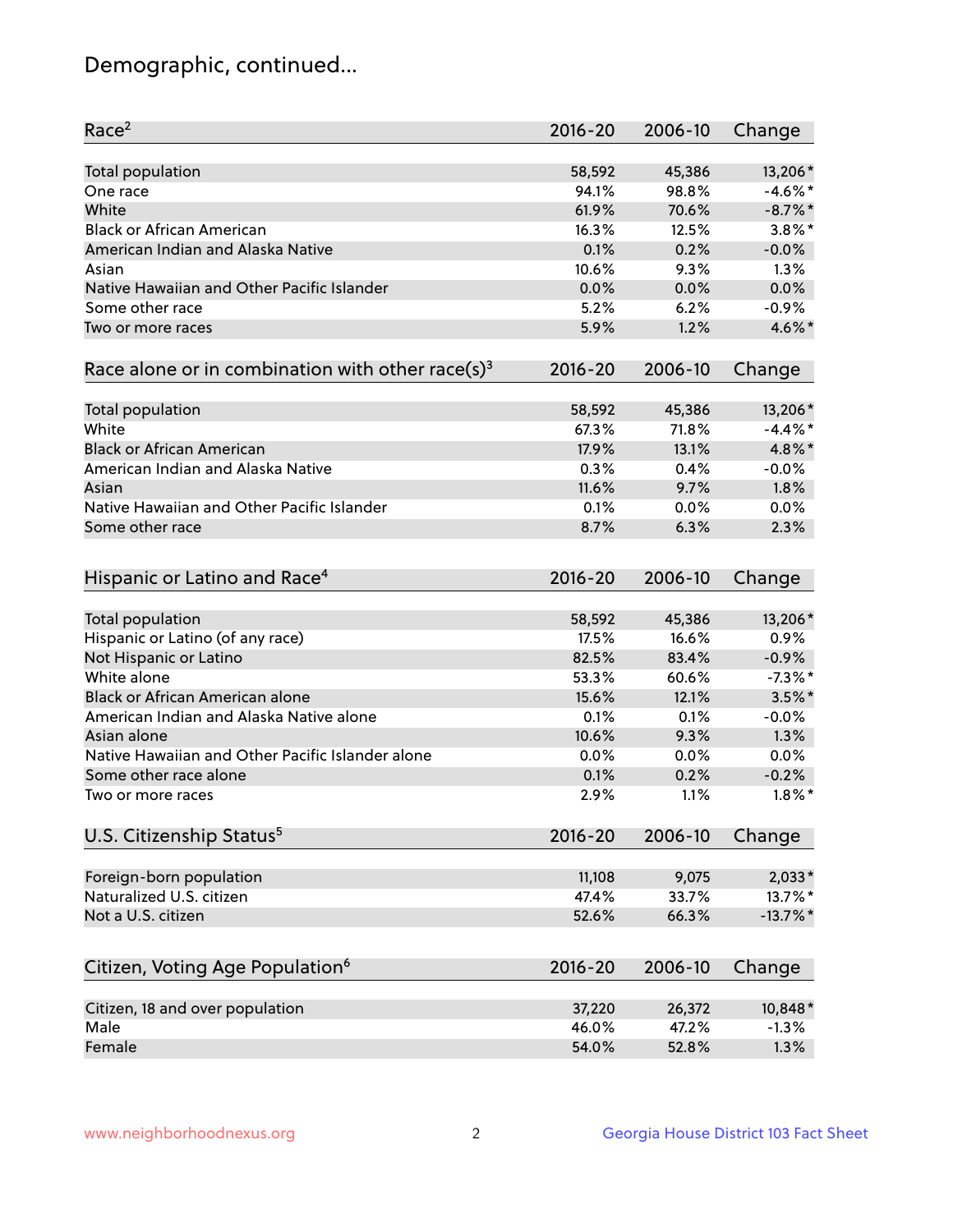#### Economic

| Income <sup>7</sup>                                 | $2016 - 20$ | 2006-10 | Change     |
|-----------------------------------------------------|-------------|---------|------------|
|                                                     |             |         |            |
| All households                                      | 18,484      | 15,037  | $3,447*$   |
| Less than \$10,000                                  | 3.8%        | 4.3%    | $-0.5%$    |
| \$10,000 to \$14,999                                | 4.0%        | 3.7%    | 0.3%       |
| \$15,000 to \$24,999                                | 6.5%        | 6.7%    | $-0.2%$    |
| \$25,000 to \$34,999                                | 4.0%        | 8.4%    | $-4.4\%$ * |
| \$35,000 to \$49,999                                | 12.4%       | 13.5%   | $-1.2%$    |
| \$50,000 to \$74,999                                | 15.4%       | 17.8%   | $-2.4%$    |
| \$75,000 to \$99,999                                | 12.3%       | 16.9%   | $-4.5%$ *  |
| \$100,000 to \$149,999                              | 21.5%       | 17.9%   | $3.6\%$ *  |
| \$150,000 to \$199,999                              | 12.1%       | 7.0%    | $5.2\%$ *  |
| \$200,000 or more                                   | 8.0%        | 3.9%    | $4.1\%$ *  |
| Median household income (dollars)                   | 83,002      | 68,594  | 14,408*    |
| Mean household income (dollars)                     | 103,000     | 80,220  | 22,780*    |
| With earnings                                       | 84.2%       | 88.2%   | $-4.0\%$ * |
| Mean earnings (dollars)                             | 105,699     | 78,982  | 26,717*    |
| <b>With Social Security</b>                         | 24.8%       | 17.8%   | $7.1\%$ *  |
| Mean Social Security income (dollars)               | 19,971      | 15,583  | 4,388*     |
| With retirement income                              | 16.4%       | 12.2%   | $4.2\%$ *  |
| Mean retirement income (dollars)                    | 26,830      | 23,770  | 3,061      |
| With Supplemental Security Income                   | 2.4%        | $2.1\%$ | 0.3%       |
| Mean Supplemental Security Income (dollars)         | 5,660       | 7,259   | $-1,599$   |
| With cash public assistance income                  | 2.1%        | 1.1%    | 1.0%       |
| Mean cash public assistance income (dollars)        | 773         | 3,497   | $-2,724$   |
| With Food Stamp/SNAP benefits in the past 12 months | 6.6%        | 5.2%    | 1.4%       |
|                                                     |             |         |            |
| Families                                            | 14,692      | 11,839  | $2,853*$   |
| Less than \$10,000                                  | 2.8%        | 3.3%    | $-0.5%$    |
| \$10,000 to \$14,999                                | 3.9%        | 2.3%    | 1.6%       |
| \$15,000 to \$24,999                                | 4.1%        | 5.6%    | $-1.4%$    |
| \$25,000 to \$34,999                                | 2.8%        | 8.5%    | $-5.7%$ *  |
| \$35,000 to \$49,999                                | 13.8%       | 13.1%   | 0.7%       |
| \$50,000 to \$74,999                                | 14.2%       | 17.2%   | $-3.0%$    |
| \$75,000 to \$99,999                                | 12.1%       | 16.9%   | $-4.8\%$ * |
| \$100,000 to \$149,999                              | 22.5%       | 20.5%   | 2.0%       |
| \$150,000 to \$199,999                              | 14.7%       | 8.1%    | $6.6\%$ *  |
| \$200,000 or more                                   | 9.2%        | 4.5%    | 4.7%*      |
| Median family income (dollars)                      | 92,425      | 75,002  | 17,423*    |
| Mean family income (dollars)                        | 110,097     | 86,430  | 23,668*    |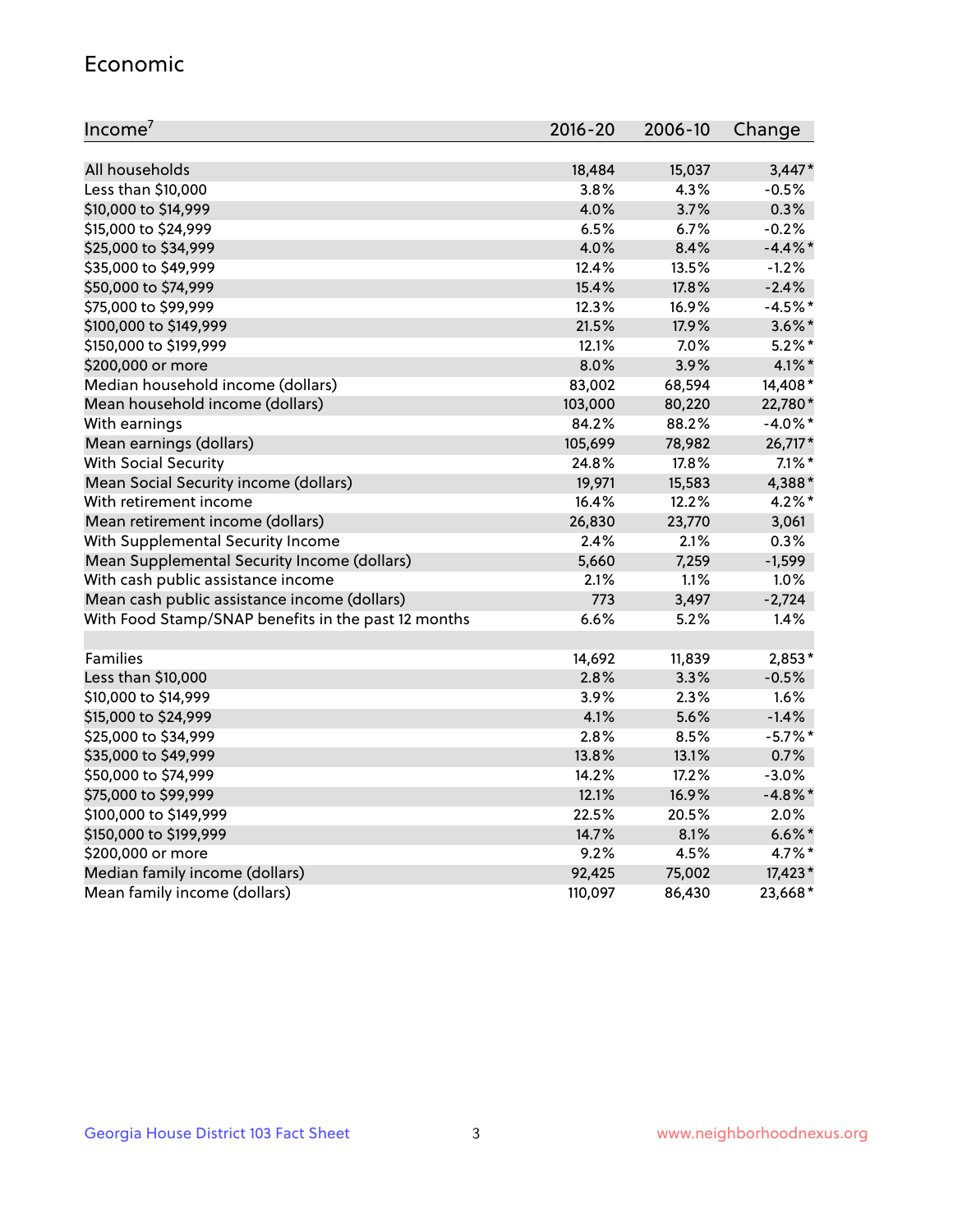## Economic, continued...

| Income, continued <sup>8</sup>                                        | $2016 - 20$ | 2006-10 | Change      |
|-----------------------------------------------------------------------|-------------|---------|-------------|
|                                                                       |             |         |             |
| Nonfamily households                                                  | 3,792       | 3,198   | 594*        |
| Median nonfamily income (dollars)                                     | 51,289      | 41,780  | 9,509*      |
| Mean nonfamily income (dollars)                                       | 69,748      | 52,080  | 17,667*     |
| Median earnings for workers (dollars)                                 | 42,474      | 33,650  | 8,823*      |
| Median earnings for male full-time, year-round workers<br>(dollars)   | 57,116      | 51,733  | 5,383*      |
| Median earnings for female full-time, year-round workers<br>(dollars) | 50,233      | 38,070  | 12,163*     |
| Per capita income (dollars)                                           | 33,967      | 27,078  | $6,889*$    |
| Families and People Below Poverty Level <sup>9</sup>                  | $2016 - 20$ | 2006-10 | Change      |
|                                                                       |             |         |             |
| <b>All families</b>                                                   | 9.2%        | 8.2%    | 1.0%        |
| With related children under 18 years                                  | 6.6%        | 12.0%   | $-5.4%$     |
| With related children under 5 years only                              | 5.9%        | 12.5%   | $-6.7%$     |
| Married couple families                                               | 7.4%        | 4.1%    | $3.2\%$ *   |
| With related children under 18 years                                  | 3.5%        | 5.8%    | $-2.3%$     |
| With related children under 5 years only                              | 2.0%        | 6.0%    | $-4.0%$     |
| Families with female householder, no husband present                  | 18.3%       | 26.5%   | $-8.2%$     |
| With related children under 18 years                                  | 21.9%       | 34.8%   | $-12.9%$    |
| With related children under 5 years only                              | 20.7%       | 55.5%   | $-34.9%$    |
| All people                                                            | 9.2%        | 10.8%   | $-1.6%$     |
| Under 18 years                                                        | 8.6%        | 14.5%   | $-5.8%$     |
| Related children under 18 years                                       | 8.2%        | 14.1%   | $-5.9\%$ *  |
| Related children under 5 years                                        | 9.6%        | 18.9%   | $-9.3%$     |
| Related children 5 to 17 years                                        | 7.8%        | 12.1%   | $-4.3%$     |
| 18 years and over                                                     | 9.4%        | 9.3%    | 0.1%        |
| 18 to 64 years                                                        | 6.9%        | 9.0%    | $-2.1%$     |
| 65 years and over                                                     | 22.1%       | 11.2%   | 10.9%       |
| People in families                                                    | 7.7%        | 9.2%    | $-1.5%$     |
| Unrelated individuals 15 years and over                               | 20.7%       | 23.4%   | $-2.7%$     |
|                                                                       |             |         |             |
| Non-Hispanic white people                                             | 10.3%       | 6.3%    | 4.0%*       |
| Black or African-American people                                      | 4.5%        | 14.6%   | $-10.2\%$ * |
| Asian people                                                          | 4.6%        | 11.1%   | $-6.5%$     |
| Hispanic or Latino people                                             | 14.2%       | 24.3%   | $-10.1%$    |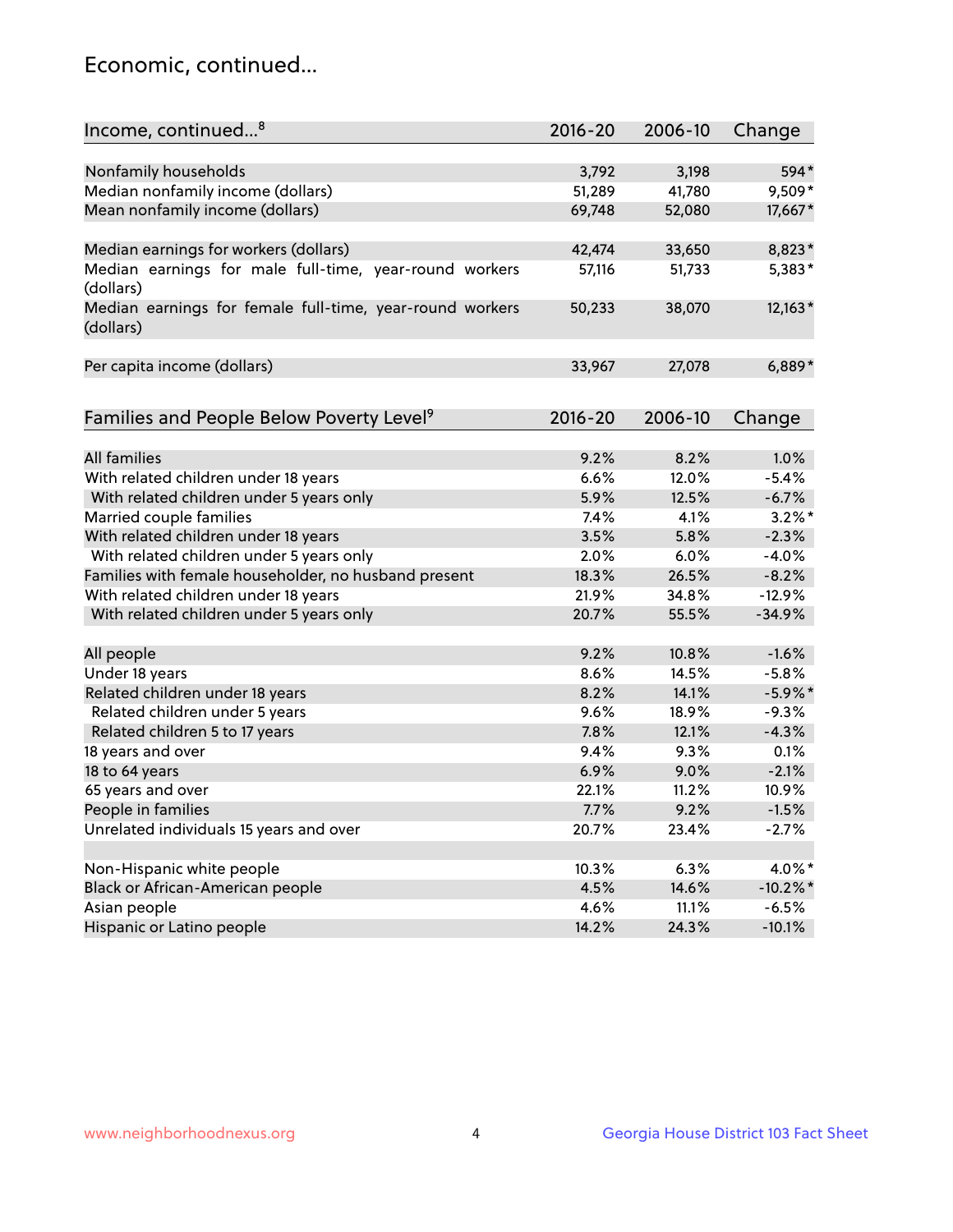## Employment

| Employment Status <sup>10</sup>                               | $2016 - 20$     | 2006-10 | Change     |
|---------------------------------------------------------------|-----------------|---------|------------|
|                                                               |                 |         |            |
| Population 16 years and over                                  | 44,614          | 33,132  | $11,482*$  |
| In labor force                                                | 67.7%           | 71.5%   | $-3.8%$    |
| Civilian labor force                                          | 67.3%           | 71.4%   | $-4.1\%$ * |
| Employed                                                      | 65.3%           | 65.5%   | $-0.2%$    |
| Unemployed                                                    | 2.0%            | 5.9%    | $-4.0%$    |
| <b>Armed Forces</b>                                           | 0.4%            | 0.1%    | 0.3%       |
| Not in labor force                                            | 32.3%           | 28.5%   | $3.8\%$ *  |
|                                                               |                 |         |            |
| Civilian labor force                                          | 30,030          | 23,666  | $6,364*$   |
| <b>Unemployment Rate</b>                                      | 2.9%            | 8.3%    | $-5.4%$    |
| Females 16 years and over                                     | 23,904          | 17,064  | $6,840*$   |
| In labor force                                                | 60.7%           | 62.8%   | $-2.1%$    |
| Civilian labor force                                          | 60.7%           | 62.8%   | $-2.1%$    |
| Employed                                                      | 59.1%           | 57.2%   | 1.9%       |
|                                                               |                 |         |            |
| Own children of the householder under 6 years                 | 4,616           | 4,821   | $-205$     |
| All parents in family in labor force                          | 64.5%           | 65.7%   | $-1.2%$    |
|                                                               |                 |         |            |
| Own children of the householder 6 to 17 years                 | 10,654<br>73.2% | 8,420   | $2,234*$   |
| All parents in family in labor force                          |                 | 70.7%   | 2.4%       |
|                                                               |                 |         |            |
| Industry <sup>11</sup>                                        | $2016 - 20$     | 2006-10 | Change     |
| Civilian employed population 16 years and over                | 29,153          | 21,701  | 7,452*     |
| Agriculture, forestry, fishing and hunting, and mining        | 0.0%            | 0.2%    | $-0.2%$    |
| Construction                                                  | 7.4%            | 9.3%    | $-1.9%$    |
| Manufacturing                                                 | 10.1%           | 12.1%   | $-2.0%$    |
| Wholesale trade                                               | 4.9%            | 5.2%    | $-0.2%$    |
| Retail trade                                                  | 11.8%           | 13.5%   | $-1.7%$    |
| Transportation and warehousing, and utilities                 | 5.0%            | 4.1%    | 0.9%       |
| Information                                                   | 1.5%            | 3.8%    | $-2.3\%$ * |
| Finance and insurance, and real estate and rental and leasing | 8.1%            | 6.9%    | 1.2%       |
| Professional, scientific, and management, and administrative  | 13.7%           | 12.9%   | 0.8%       |
| and waste management services                                 |                 |         |            |
| Educational services, and health care and social assistance   | 20.8%           | 14.9%   | $5.8\%$ *  |
| Arts, entertainment, and recreation, and accommodation and    | 9.5%            | 8.8%    | 0.7%       |
| food services                                                 |                 |         |            |
| Other services, except public administration                  | 4.8%            | 5.9%    | $-1.0%$    |
| Public administration                                         | 2.2%            | 2.3%    | $-0.2%$    |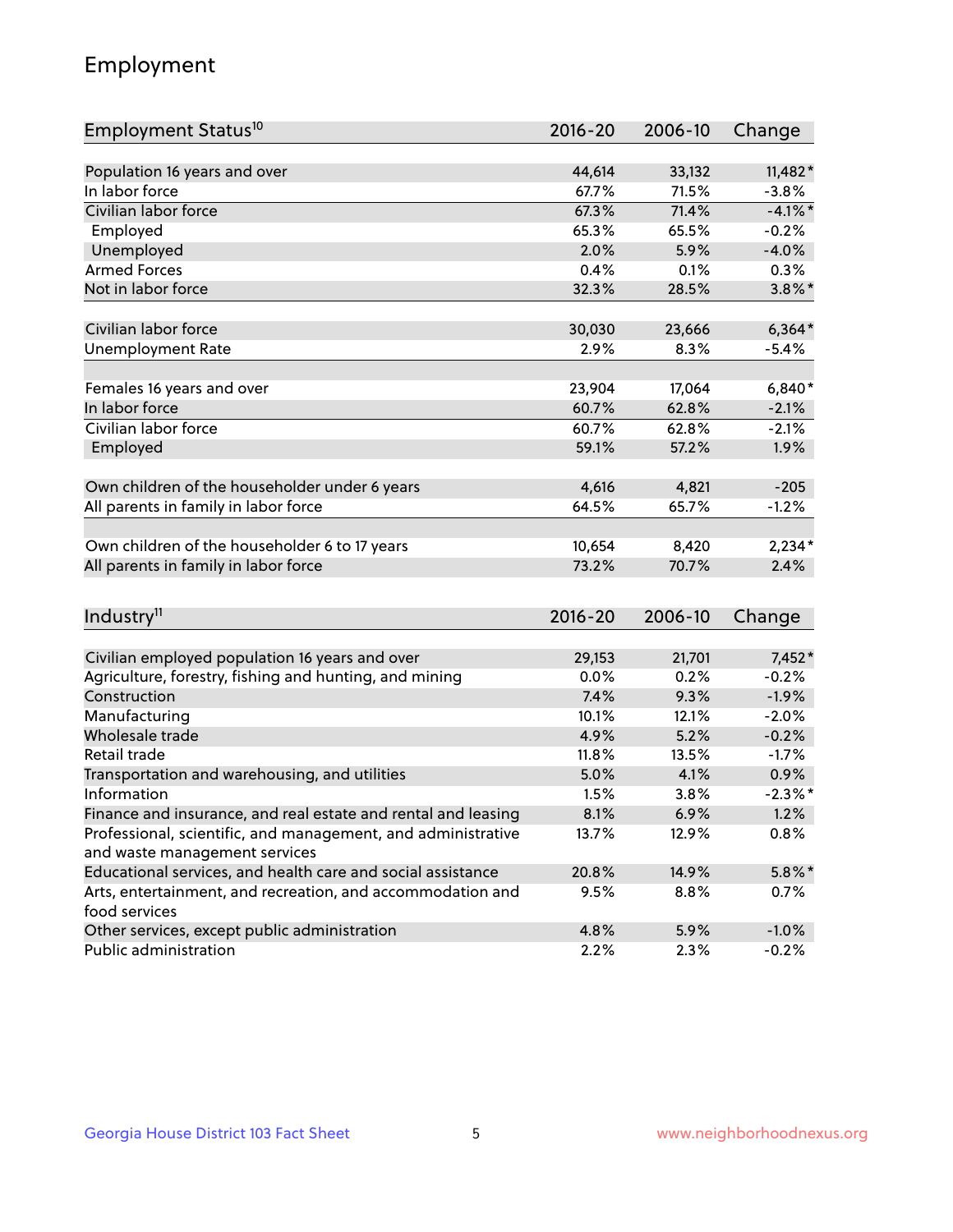## Employment, continued...

| Occupation <sup>12</sup>                                     | $2016 - 20$ | 2006-10 | Change     |
|--------------------------------------------------------------|-------------|---------|------------|
| Civilian employed population 16 years and over               | 29,153      | 21,701  | $7,452*$   |
| Management, business, science, and arts occupations          | 42.8%       | 36.9%   | $6.0\%$ *  |
| Service occupations                                          | 15.2%       | 14.5%   | 0.7%       |
| Sales and office occupations                                 | 23.5%       | 28.5%   | $-5.0\%$ * |
| Natural<br>resources,<br>and<br>construction,<br>maintenance | 7.0%        | 10.3%   | $-3.3\%$ * |
| occupations                                                  |             |         |            |
| Production, transportation, and material moving occupations  | 11.4%       | 9.8%    | 1.6%       |
| Class of Worker <sup>13</sup>                                | $2016 - 20$ | 2006-10 | Change     |
|                                                              | 29,153      | 21,701  | $7,452*$   |
| Civilian employed population 16 years and over               |             |         |            |
| Private wage and salary workers                              | 81.5%       | 82.6%   | $-1.0%$    |
| Government workers                                           | 11.4%       | 11.2%   | 0.3%       |
| Self-employed in own not incorporated business workers       | 6.8%        | 6.2%    | 0.6%       |
| Unpaid family workers                                        | 0.3%        | 0.1%    | 0.2%       |
| Job Flows <sup>14</sup>                                      | 2019        | 2010    | Change     |
| Total Jobs in district                                       |             |         |            |
|                                                              | 22,435      | 14,534  | 7,901      |
| Held by residents of district                                | 8.7%        | 8.4%    | 0.3%       |
| Held by non-residents of district                            | 91.3%       | 91.6%   | $-0.3%$    |
| Jobs by Industry Sector <sup>15</sup>                        | 2019        | 2010    | Change     |
| Total Jobs in district                                       | 22,435      | 14,534  | 7,901      |
| Goods Producing sectors                                      | 18.5%       | 16.3%   | 2.2%       |
| Trade, Transportation, and Utilities sectors                 | 40.0%       | 28.9%   | 11.0%      |
| All Other Services sectors                                   | 41.5%       | 54.8%   | $-13.3%$   |
|                                                              |             |         |            |
| Total Jobs in district held by district residents            | 1,962       | 1,224   | 738        |
| <b>Goods Producing sectors</b>                               | 20.9%       | 17.5%   | 3.5%       |
| Trade, Transportation, and Utilities sectors                 | 31.3%       | 21.7%   | 9.7%       |
| All Other Services sectors                                   | 47.7%       | 60.9%   | $-13.2%$   |
|                                                              |             |         |            |
| Jobs by Earnings <sup>16</sup>                               | 2019        | 2010    | Change     |
| Total Jobs in district                                       | 22,435      | 14,534  | 7,901      |
|                                                              | 23.4%       | 31.9%   | $-8.5%$    |
| Jobs with earnings \$1250/month or less                      |             |         |            |
| Jobs with earnings \$1251/month to \$3333/month              | 36.1%       | 40.1%   | $-4.0%$    |
| Jobs with earnings greater than \$3333/month                 | 40.5%       | 28.0%   | 12.5%      |
| Total Jobs in district held by district residents            | 1,962       | 1,224   | 738        |
| Jobs with earnings \$1250/month or less                      | 23.9%       | 29.6%   | $-5.7%$    |
| Jobs with earnings \$1251/month to \$3333/month              | 36.9%       | 42.6%   | $-5.8%$    |
| Jobs with earnings greater than \$3333/month                 | 39.2%       | 27.8%   | 11.5%      |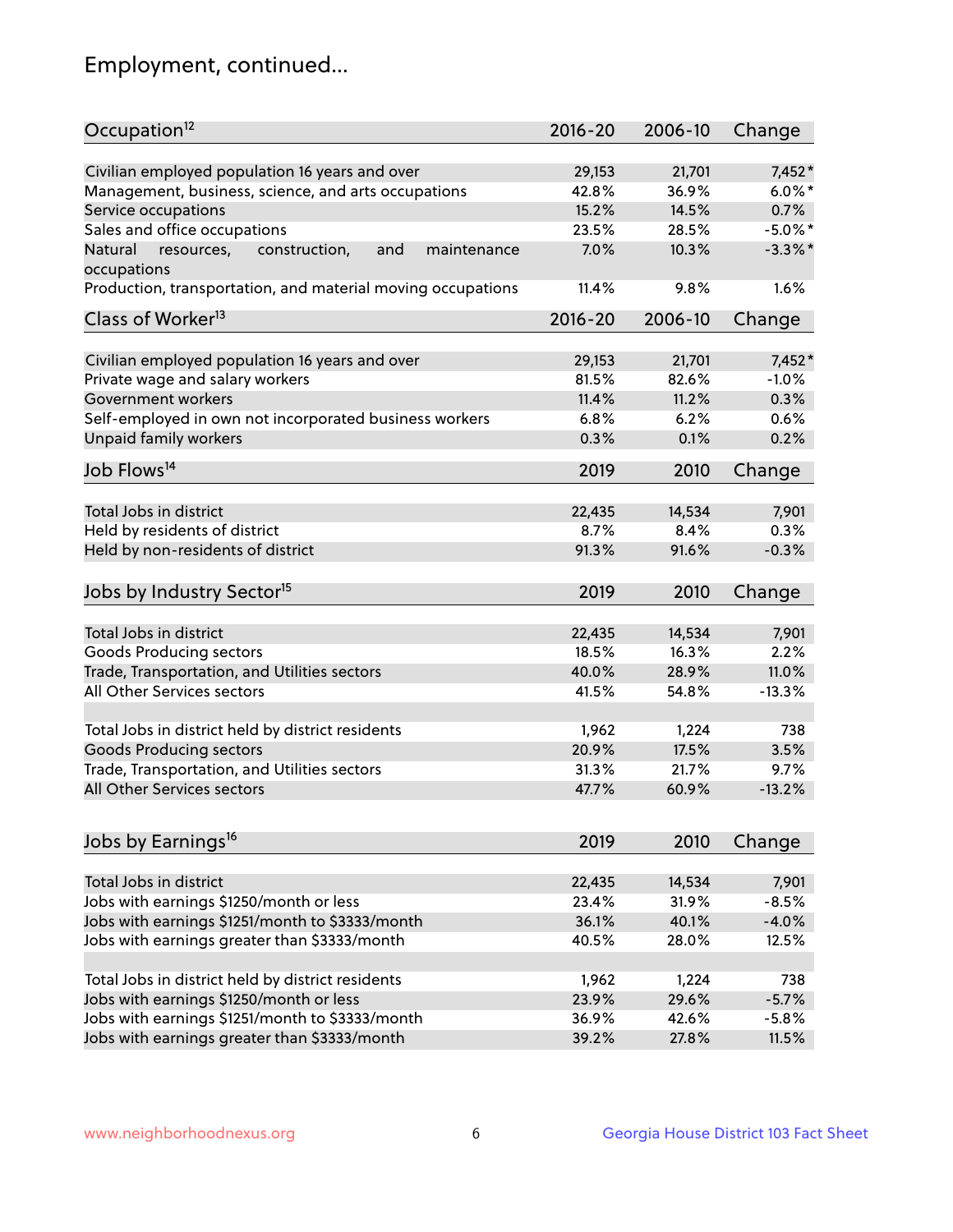## Employment, continued...

| Change  |
|---------|
|         |
| 7,901   |
| $-2.8%$ |
| $-3.8%$ |
| 6.6%    |
|         |
| 738     |
| 0.3%    |
| $-5.2%$ |
| 5.0%    |
|         |

#### Education

| School Enrollment <sup>18</sup>                | $2016 - 20$ | 2006-10 | Change    |
|------------------------------------------------|-------------|---------|-----------|
|                                                |             |         |           |
| Population 3 years and over enrolled in school | 16,068      | 13,061  | $3,006*$  |
| Nursery school, preschool                      | 7.2%        | 10.1%   | $-2.9%$ * |
| Kindergarten                                   | 5.7%        | 6.5%    | $-0.8%$   |
| Elementary school (grades 1-8)                 | 45.6%       | 44.5%   | 1.1%      |
| High school (grades 9-12)                      | 21.8%       | 22.8%   | $-1.0%$   |
| College or graduate school                     | 19.7%       | 16.1%   | $3.6\%$ * |
| Educational Attainment <sup>19</sup>           | $2016 - 20$ | 2006-10 | Change    |
|                                                |             |         |           |
| Population 25 years and over                   | 37,246      | 28,215  | $9,030*$  |
| Less than 9th grade                            | 5.9%        | 5.9%    | 0.1%      |
| 9th to 12th grade, no diploma                  | 5.9%        | 6.6%    | $-0.7%$   |
| High school graduate (includes equivalency)    | 25.7%       | 26.3%   | $-0.6%$   |
| Some college, no degree                        | 17.4%       | 19.3%   | $-2.0%$   |
| Associate's degree                             | 9.4%        | 8.4%    | $1.0\%$   |
| Bachelor's degree                              | 24.1%       | 24.4%   | $-0.3%$   |
| Graduate or professional degree                | 11.5%       | 9.1%    | $2.4\%$ * |
|                                                |             |         |           |
| Percent high school graduate or higher         | 88.2%       | 87.6%   | 0.6%      |
| Percent bachelor's degree or higher            | 35.7%       | 33.5%   | 2.2%      |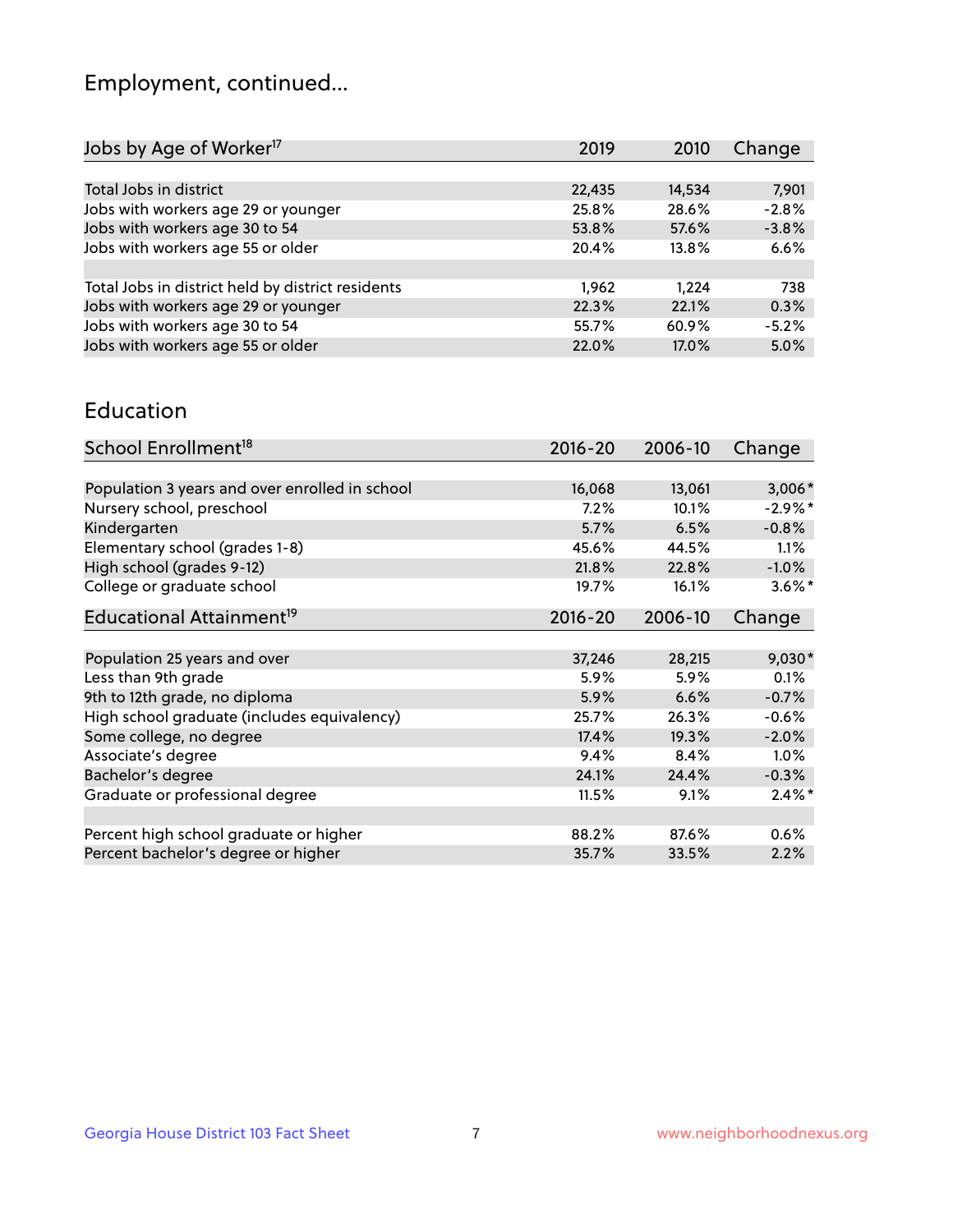## Housing

| Households by Type <sup>20</sup>                     | 2016-20 | 2006-10 | Change     |
|------------------------------------------------------|---------|---------|------------|
|                                                      |         |         |            |
| <b>Total households</b>                              | 18,484  | 15,037  | $3,447*$   |
| Family households (families)                         | 79.5%   | 78.7%   | 0.7%       |
| With own children under 18 years                     | 41.5%   | 42.9%   | $-1.4%$    |
| Married-couple family                                | 63.3%   | 61.0%   | 2.3%       |
| With own children of the householder under 18 years  | 32.5%   | 32.7%   | $-0.1%$    |
| Male householder, no wife present, family            | 4.0%    | 4.8%    | $-0.8%$    |
| With own children of the householder under 18 years  | 2.4%    | 1.7%    | 0.7%       |
| Female householder, no husband present, family       | 12.2%   | 13.0%   | $-0.8%$    |
| With own children of the householder under 18 years  | 6.5%    | 8.5%    | $-2.0%$    |
| Nonfamily households                                 | 20.5%   | 21.3%   | $-0.7%$    |
| Householder living alone                             | 16.6%   | 17.9%   | $-1.3%$    |
| 65 years and over                                    | 5.7%    | 4.7%    | 0.9%       |
|                                                      |         |         |            |
| Households with one or more people under 18 years    | 44.4%   | 46.0%   | $-1.6%$    |
| Households with one or more people 65 years and over | 24.3%   | 16.0%   | $8.3\%$ *  |
|                                                      |         |         |            |
| Average household size                               | 3.16    | 3.01    | $0.15*$    |
| Average family size                                  | 3.53    | 3.38    | 0.15       |
|                                                      |         |         |            |
| Housing Occupancy <sup>21</sup>                      | 2016-20 | 2006-10 | Change     |
|                                                      |         |         |            |
| Total housing units                                  | 19,635  | 16,520  | $3,115*$   |
| Occupied housing units                               | 94.1%   | 91.0%   | $3.1\%$ *  |
| Vacant housing units                                 | 5.9%    | 9.0%    | $-3.1\%$ * |
|                                                      |         |         |            |
| Homeowner vacancy rate                               | 0.4     | 2.8     | $-2.4$     |
| Rental vacancy rate                                  | 11.0    | 10.5    | 0.6        |
|                                                      |         |         |            |
| Units in Structure <sup>22</sup>                     | 2016-20 | 2006-10 | Change     |
|                                                      |         |         |            |
| Total housing units                                  | 19,635  | 16,520  | $3,115*$   |
| 1-unit, detached                                     | 75.6%   | 73.7%   | 1.9%       |
| 1-unit, attached                                     | 6.1%    | 6.2%    | $-0.1%$    |
| 2 units                                              | 1.3%    | 1.0%    | 0.2%       |
| 3 or 4 units                                         | 0.5%    | 1.8%    | $-1.3%$    |
| 5 to 9 units                                         | 1.3%    | 2.5%    | $-1.2%$    |
| 10 to 19 units                                       | 2.0%    | 4.2%    | $-2.2%$    |
| 20 or more units                                     | 8.3%    | 5.0%    | 3.3%       |
| Mobile home                                          | 5.0%    | 5.6%    | $-0.6%$    |
| Boat, RV, van, etc.                                  | 0.0%    | $0.0\%$ | 0.0%       |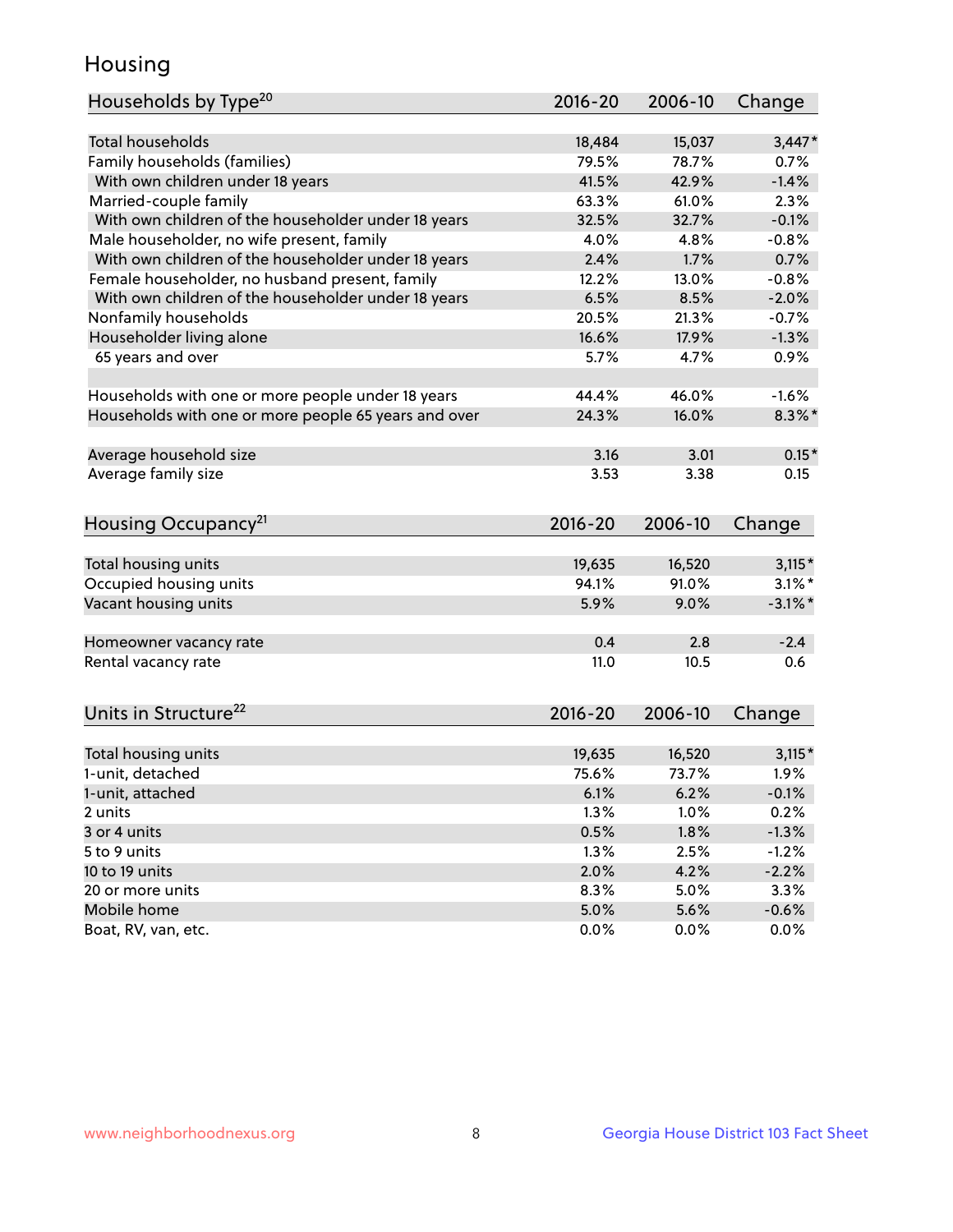## Housing, Continued...

| Year Structure Built <sup>23</sup>             | 2016-20     | 2006-10 | Change      |
|------------------------------------------------|-------------|---------|-------------|
| Total housing units                            | 19,635      | 16,520  | $3,115*$    |
| Built 2014 or later                            | 8.1%        | (X)     | (X)         |
| Built 2010 to 2013                             | 7.9%        | (X)     | (X)         |
| Built 2000 to 2009                             | 36.6%       | 40.4%   | $-3.7%$     |
| Built 1990 to 1999                             | 21.8%       | 31.3%   | $-9.5%$ *   |
| Built 1980 to 1989                             | 9.6%        | 12.6%   | $-2.9%$ *   |
| Built 1970 to 1979                             | 5.8%        | 7.7%    | $-1.9%$     |
| Built 1960 to 1969                             | 2.1%        | 2.8%    | $-0.7%$     |
| Built 1950 to 1959                             | 5.8%        | 1.8%    | 4.0%*       |
| Built 1940 to 1949                             | 0.6%        | 1.8%    | $-1.2%$     |
| Built 1939 or earlier                          | 1.6%        | 1.6%    | $-0.1%$     |
| Housing Tenure <sup>24</sup>                   | $2016 - 20$ | 2006-10 | Change      |
|                                                |             |         |             |
| Occupied housing units                         | 18,484      | 15,037  | $3,447*$    |
| Owner-occupied                                 | 75.3%       | 77.0%   | $-1.7%$     |
| Renter-occupied                                | 24.7%       | 23.0%   | 1.7%        |
| Average household size of owner-occupied unit  | 3.30        | 3.07    | $0.22*$     |
| Average household size of renter-occupied unit | 2.74        | 2.82    | $-0.08$     |
| Residence 1 Year Ago <sup>25</sup>             | $2016 - 20$ | 2006-10 | Change      |
| Population 1 year and over                     | 57,965      | 44,591  | 13,374*     |
| Same house                                     | 86.5%       | 83.3%   | $3.2\%$ *   |
| Different house in the U.S.                    | 13.0%       | 16.1%   | $-3.1%$     |
| Same county                                    | 6.4%        | 9.1%    | $-2.7%$     |
| Different county                               | 6.6%        | 7.0%    | $-0.5%$     |
| Same state                                     | 2.7%        | 3.4%    | $-0.7%$     |
| Different state                                | 3.9%        | 3.6%    | 0.3%        |
| Abroad                                         | 0.6%        | 0.7%    | $-0.1%$     |
| Value of Housing Unit <sup>26</sup>            | $2016 - 20$ | 2006-10 | Change      |
|                                                |             |         |             |
| Owner-occupied units                           | 13,921      | 11,576  | 2,346*      |
| Less than \$50,000                             | 6.5%        | 3.9%    | 2.5%        |
| \$50,000 to \$99,999                           | 1.7%        | 3.0%    | $-1.4%$     |
| \$100,000 to \$149,999                         | 8.1%        | 12.7%   | $-4.6\%$ *  |
| \$150,000 to \$199,999                         | 15.0%       | 26.7%   | $-11.7\%$ * |
| \$200,000 to \$299,999                         | 32.4%       | 30.9%   | 1.4%        |
| \$300,000 to \$499,999                         | 32.4%       | 19.4%   | 12.9%*      |
| \$500,000 to \$999,999                         | 3.7%        | 2.2%    | 1.5%        |
| \$1,000,000 or more                            | 0.4%        | 1.0%    | $-0.6%$     |
| Median (dollars)                               | 264,957     | 210,003 | 54,954*     |
| Mortgage Status <sup>27</sup>                  | $2016 - 20$ | 2006-10 | Change      |
| Owner-occupied units                           | 13,921      | 11,576  | 2,346*      |
| Housing units with a mortgage                  | 77.0%       | 83.3%   | $-6.3\%$ *  |
| Housing units without a mortgage               | 23.0%       | 16.7%   | $6.3\%*$    |
|                                                |             |         |             |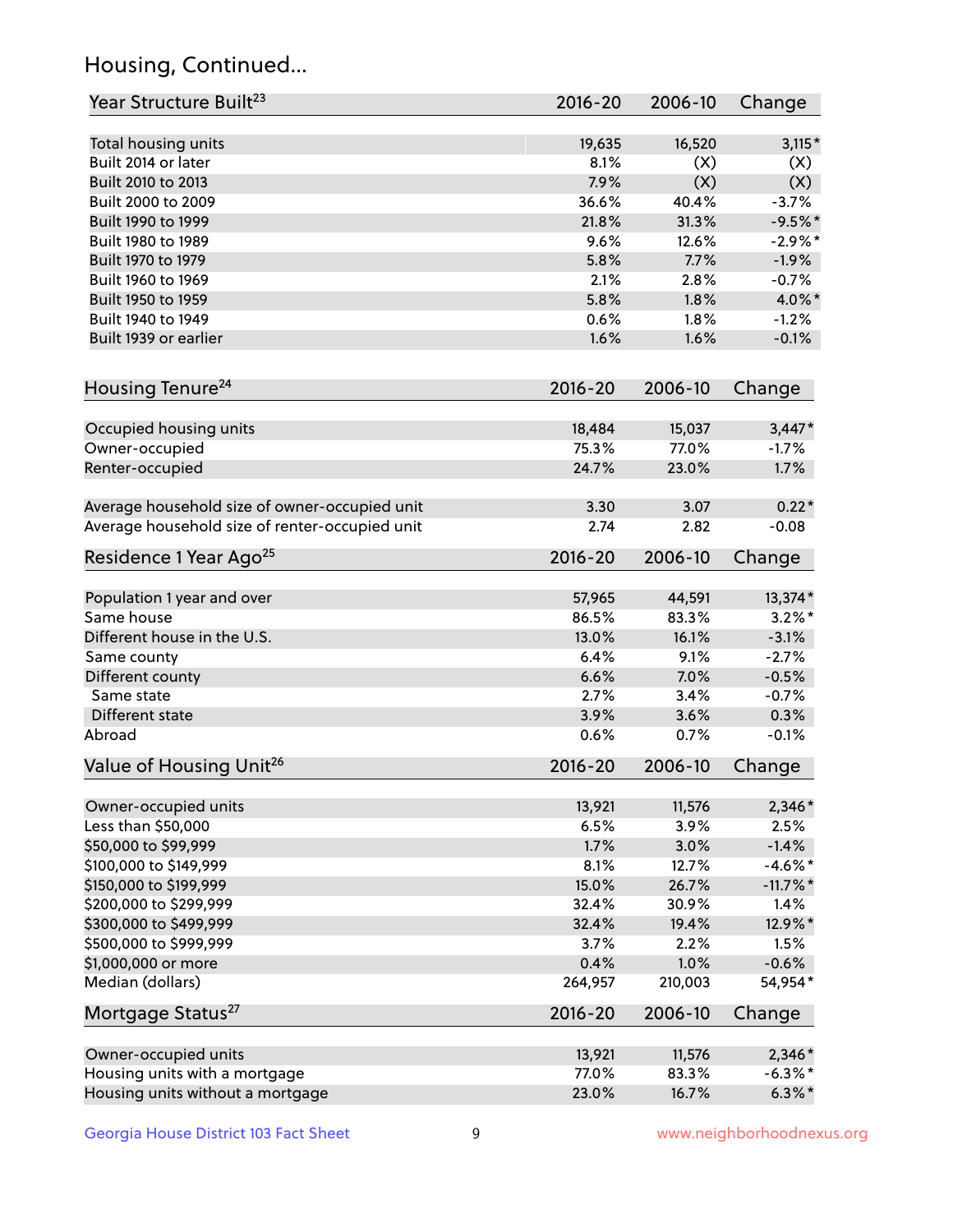## Housing, Continued...

| Selected Monthly Owner Costs <sup>28</sup>                                            | 2016-20 | 2006-10 | Change         |
|---------------------------------------------------------------------------------------|---------|---------|----------------|
| Housing units with a mortgage                                                         | 10,721  | 9,645   | $1,076*$       |
| Less than \$300                                                                       | 0.1%    | 0.3%    | $-0.2%$        |
| \$300 to \$499                                                                        | 0.5%    | 0.5%    | 0.1%           |
| \$500 to \$999                                                                        | 9.7%    | 8.4%    | 1.3%           |
| \$1,000 to \$1,499                                                                    | 28.7%   | 28.1%   | 0.5%           |
| \$1,500 to \$1,999                                                                    | 28.4%   | 34.0%   | $-5.7\%$ *     |
| \$2,000 to \$2,999                                                                    | 27.2%   | 24.1%   | 3.1%           |
| \$3,000 or more                                                                       | 5.4%    | 4.6%    | 0.8%           |
| Median (dollars)                                                                      | 1,694   | 1,687   | $\overline{7}$ |
| Housing units without a mortgage                                                      | 3,200   | 1,930   | $1,270*$       |
| Less than \$150                                                                       | 0.3%    | 2.0%    | $-1.7%$        |
| \$150 to \$249                                                                        | 7.9%    | 12.4%   | $-4.6%$        |
| \$250 to \$349                                                                        | 11.5%   | 16.0%   | $-4.5%$        |
| \$350 to \$499                                                                        | 28.1%   | 26.6%   | 1.4%           |
| \$500 to \$699                                                                        | 26.4%   | 25.1%   | 1.3%           |
| \$700 or more                                                                         | 25.9%   | 17.9%   | 8.0%           |
| Median (dollars)                                                                      | 518     | 462     | $55*$          |
| Household Income <sup>29</sup>                                                        |         |         |                |
| Housing units with a mortgage (excluding units where<br>SMOCAPI cannot be computed)   | 10,631  | 9,567   | $1,065*$       |
| Less than 20.0 percent                                                                | 45.8%   | 35.4%   | 10.4%*         |
| 20.0 to 24.9 percent                                                                  | 16.9%   | 14.4%   | 2.5%           |
| 25.0 to 29.9 percent                                                                  | 9.5%    | 14.6%   | $-5.0\%$ *     |
| 30.0 to 34.9 percent                                                                  | 6.4%    | 10.3%   | $-3.9\%$ *     |
| 35.0 percent or more                                                                  | 21.4%   | 25.4%   | $-3.9%$        |
| Not computed                                                                          | 90      | 79      | 11             |
| Housing unit without a mortgage (excluding units where<br>SMOCAPI cannot be computed) | 3,145   | 1,897   | $1,249*$       |
| Less than 10.0 percent                                                                | 61.0%   | 40.1%   | 20.9%          |
| 10.0 to 14.9 percent                                                                  | 9.9%    | 22.6%   | $-12.7%$       |
| 15.0 to 19.9 percent                                                                  | 8.2%    | 9.5%    | $-1.4%$        |
| 20.0 to 24.9 percent                                                                  | 11.9%   | 7.7%    | 4.2%           |
| 25.0 to 29.9 percent                                                                  | 1.4%    | 3.9%    | $-2.6%$        |
| 30.0 to 34.9 percent                                                                  | 3.2%    | 3.1%    | 0.1%           |
| 35.0 percent or more                                                                  | 4.4%    | 13.0%   | $-8.6%$        |
| Not computed                                                                          | 55      | 34      | 21             |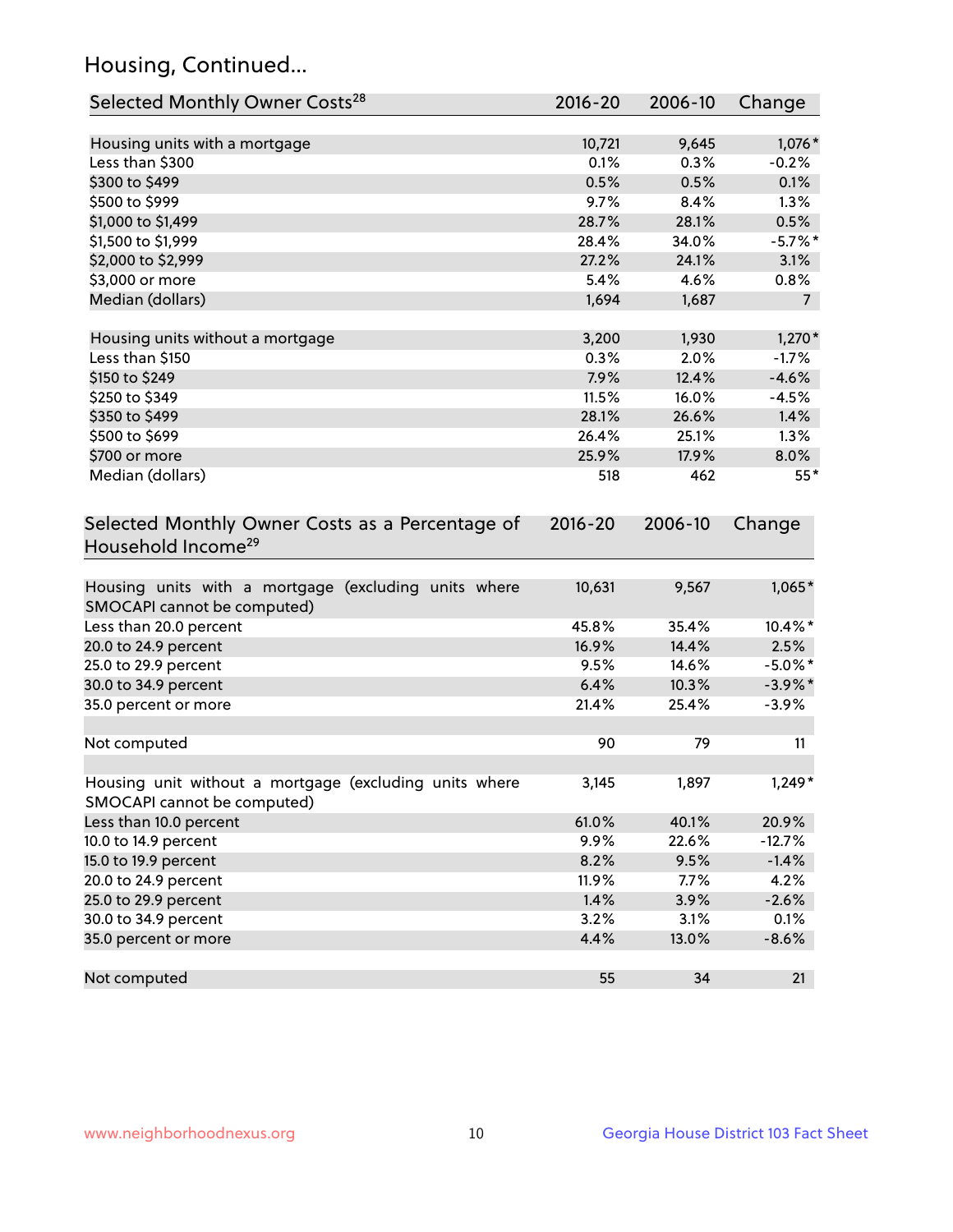## Housing, Continued...

| Gross Rent <sup>30</sup>   | 2016-20 | 2006-10 | Change     |
|----------------------------|---------|---------|------------|
|                            |         |         |            |
| Occupied units paying rent | 4,297   | 3,328   | $968*$     |
| Less than \$200            | 0.9%    | 0.3%    | 0.6%       |
| \$200 to \$499             | 1.0%    | 8.8%    | $-7.8%$    |
| \$500 to \$749             | 5.3%    | 14.5%   | $-9.2%$    |
| \$750 to \$999             | 12.0%   | 31.5%   | $-19.6%$ * |
| \$1,000 to \$1,499         | 49.2%   | 32.7%   | 16.5%*     |
| \$1,500 to \$1,999         | 24.8%   | 11.1%   | 13.7%*     |
| \$2,000 or more            | 6.8%    | 1.0%    | $5.8\%$    |
| Median (dollars)           | 1,333   | 1,152   | $181*$     |
|                            |         |         |            |
| No rent paid               | 266     | 133     | 133        |
|                            |         |         |            |

| Gross Rent as a Percentage of Household Income <sup>31</sup>                   | $2016 - 20$ | 2006-10 | Change    |
|--------------------------------------------------------------------------------|-------------|---------|-----------|
|                                                                                |             |         |           |
| Occupied units paying rent (excluding units where GRAPI<br>cannot be computed) | 4,201       | 3,308   | 893       |
| Less than 15.0 percent                                                         | 13.6%       | 8.9%    | 4.7%      |
| 15.0 to 19.9 percent                                                           | 17.0%       | 12.5%   | 4.6%      |
| 20.0 to 24.9 percent                                                           | 9.2%        | 15.6%   | $-6.3%$   |
| 25.0 to 29.9 percent                                                           | 8.0%        | 15.7%   | $-7.7%$ * |
| 30.0 to 34.9 percent                                                           | 12.0%       | 8.4%    | 3.6%      |
| 35.0 percent or more                                                           | 40.2%       | 38.9%   | 1.3%      |
|                                                                                |             |         |           |
| Not computed                                                                   | 362         | 154     | 209       |

## Transportation

| Commuting to Work <sup>32</sup>           | 2016-20 | 2006-10  | Change  |
|-------------------------------------------|---------|----------|---------|
|                                           |         |          |         |
| Workers 16 years and over                 | 28,790  | 21,305   | 7,485*  |
| Car, truck, or van - drove alone          | 80.1%   | 80.0%    | 0.1%    |
| Car, truck, or van - carpooled            | 9.4%    | $10.6\%$ | $-1.2%$ |
| Public transportation (excluding taxicab) | 0.4%    | $0.9\%$  | $-0.5%$ |
| Walked                                    | 0.5%    | 0.5%     | $-0.0%$ |
| Other means                               | $1.0\%$ | $1.4\%$  | $-0.4%$ |
| Worked at home                            | 8.6%    | 6.5%     | 2.1%    |
|                                           |         |          |         |
| Mean travel time to work (minutes)        | 31.7    | 31.4     | 0.4     |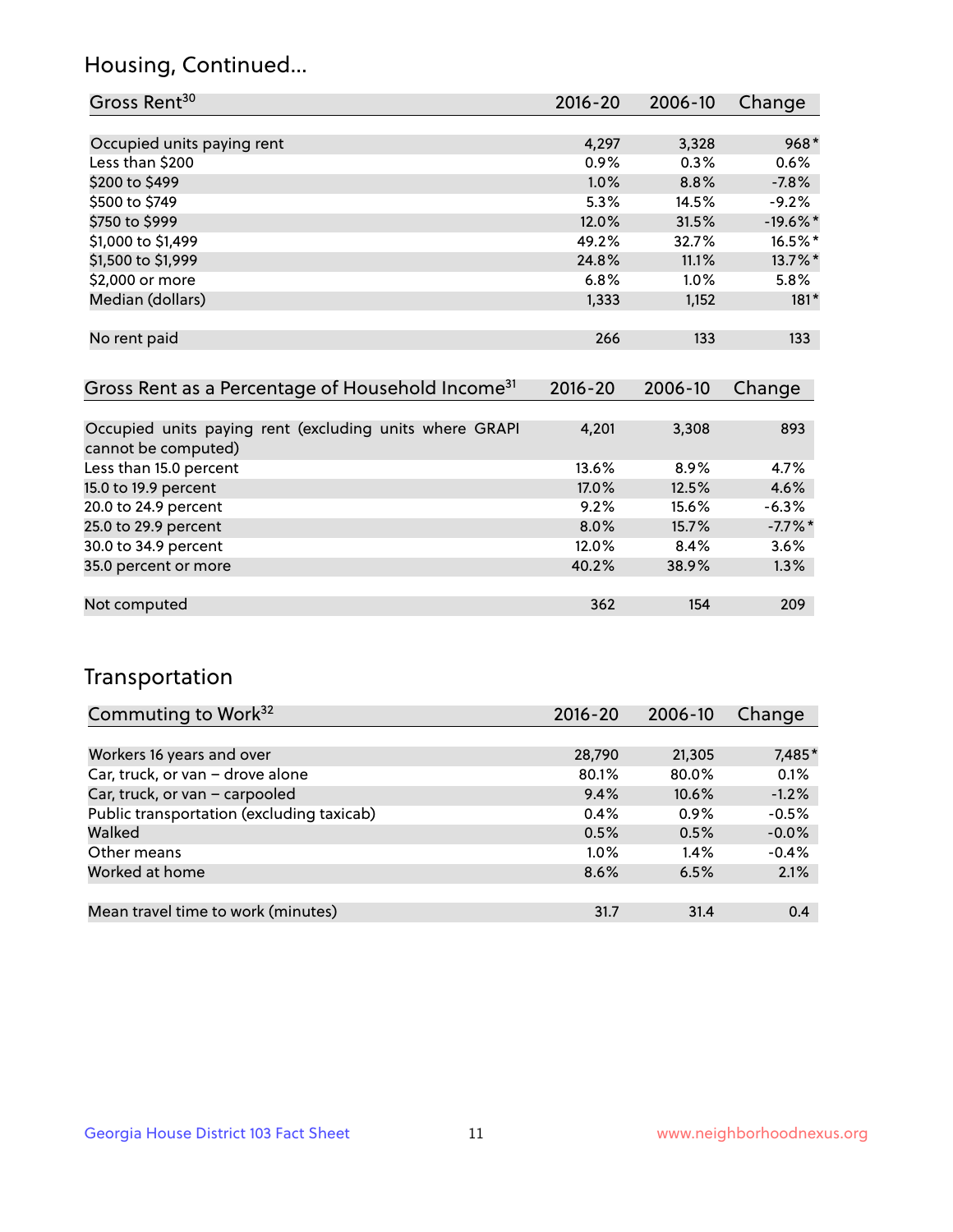## Transportation, Continued...

| Vehicles Available <sup>33</sup> | $2016 - 20$ | 2006-10 | Change   |
|----------------------------------|-------------|---------|----------|
|                                  |             |         |          |
| Occupied housing units           | 18,484      | 15,037  | $3,447*$ |
| No vehicles available            | 2.4%        | 1.7%    | 0.7%     |
| 1 vehicle available              | 24.4%       | 26.3%   | $-1.9%$  |
| 2 vehicles available             | 45.2%       | 47.6%   | $-2.4%$  |
| 3 or more vehicles available     | 28.0%       | 24.4%   | 3.6%     |

#### Health

| Health Insurance coverage <sup>34</sup>                 | 2016-20 |
|---------------------------------------------------------|---------|
|                                                         |         |
| Civilian Noninstitutionalized Population                | 58,334  |
| With health insurance coverage                          | 88.3%   |
| With private health insurance coverage                  | 73.2%   |
| With public health coverage                             | 24.3%   |
| No health insurance coverage                            | 11.7%   |
| Civilian Noninstitutionalized Population Under 19 years | 16,474  |
| No health insurance coverage                            | 5.1%    |
| Civilian Noninstitutionalized Population 19 to 64 years | 34,987  |
| In labor force:                                         | 28,068  |
| Employed:                                               | 27,296  |
| With health insurance coverage                          | 85.8%   |
| With private health insurance coverage                  | 84.1%   |
| With public coverage                                    | 4.1%    |
| No health insurance coverage                            | 14.2%   |
| Unemployed:                                             | 772     |
| With health insurance coverage                          | 88.1%   |
| With private health insurance coverage                  | 76.1%   |
| With public coverage                                    | 12.0%   |
| No health insurance coverage                            | 11.9%   |
| Not in labor force:                                     | 6,919   |
| With health insurance coverage                          | 72.1%   |
| With private health insurance coverage                  | 55.9%   |
| With public coverage                                    | 21.4%   |
| No health insurance coverage                            | 27.9%   |